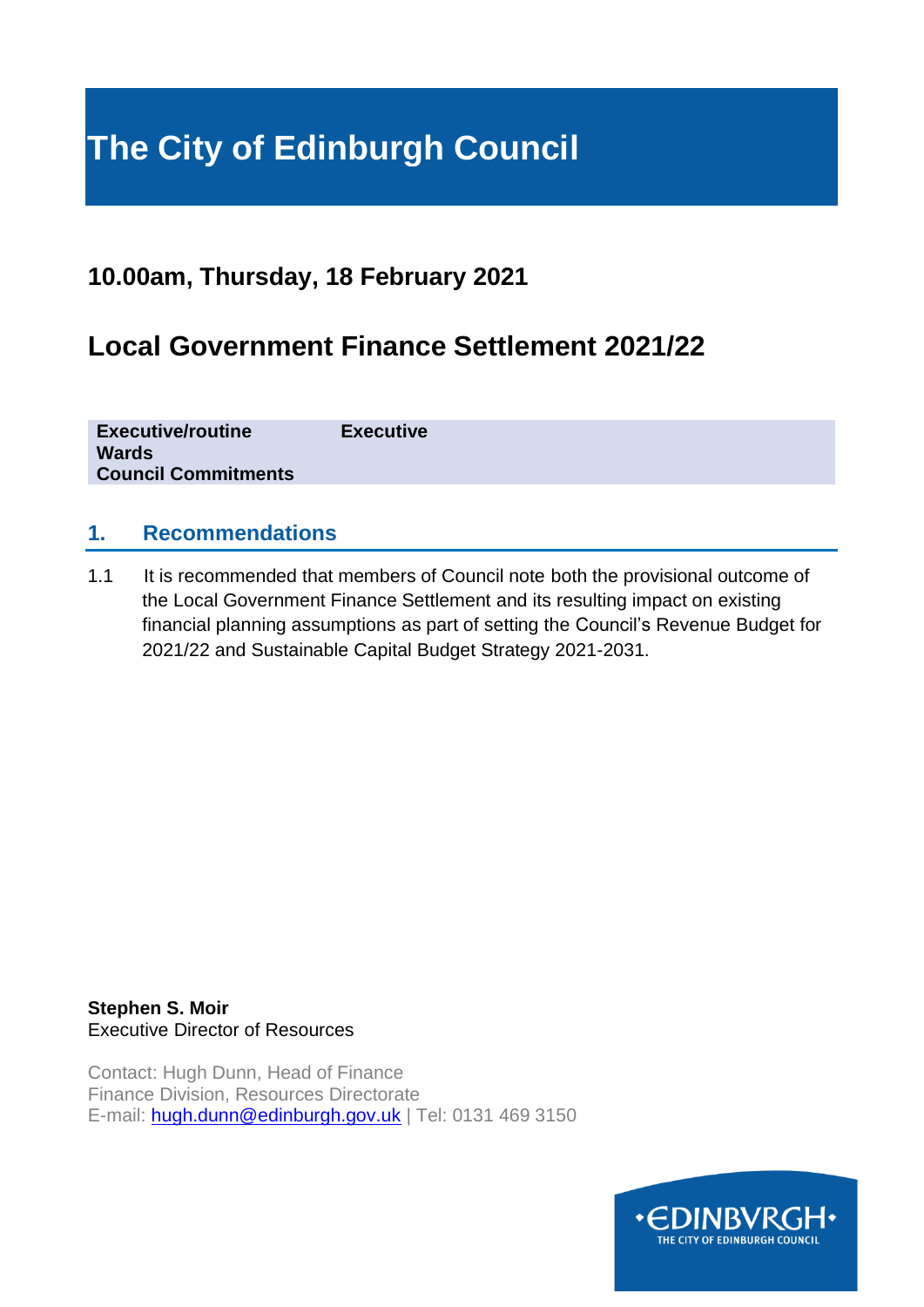**Report**

# **Local Government Finance Settlement 2021/22**

### **2. Executive Summary**

- 2.1 Updates on the respective revenue and capital budget frameworks were considered by the Finance and Resources Committee on 2 February 2021, with these reports referred to Council to inform today's budget-setting meeting. Given the timing of the Scottish Draft Budget and Local Government Finance Settlement (LGFS) announcements (confirmed on 28 January and 1 February respectively), these reports were necessarily based on estimates of grant funding levels and associated conditions of funding support.
- 2.2 While the potential remains for changes to result from both the Draft Budget's Scottish Parliamentary consideration and the UK Budget announcement, at this stage £14.2m of additional revenue resources are available in 2021/22 for allocation by members. Given the significant remaining shortfalls in subsequent years of the framework, however, the use of the available money on a one-off basis or in providing recurring savings would assist in closing future years' funding gaps.

#### **3. Background**

- 3.1 On 28 January 2021, the Cabinet Secretary for Finance presented a draft one-year Scottish Budget and LGFS to the Scottish Parliament. Following this announcement, the accompanying Finance Circular, providing details of grant funding allocations at local authority level, was then issued on 1 February.
- 3.2 At this stage, the figures contained within the Settlement remain provisional, pending both the Draft Budget's Parliamentary passage and confirmation of the UK Budget on 3 March. This said, additional funding and/or flexibilities for Local Government may also be introduced as part of securing sufficient Parliamentary support for the Draft Budget's approval.
- 3.3 As in previous years, any necessary amendments to reflect changes in allocations resulting from the Settlement checking process will be contained within the overall quantum of funding within the LGFS. As of the time of writing, however, no material changes are known to have been identified.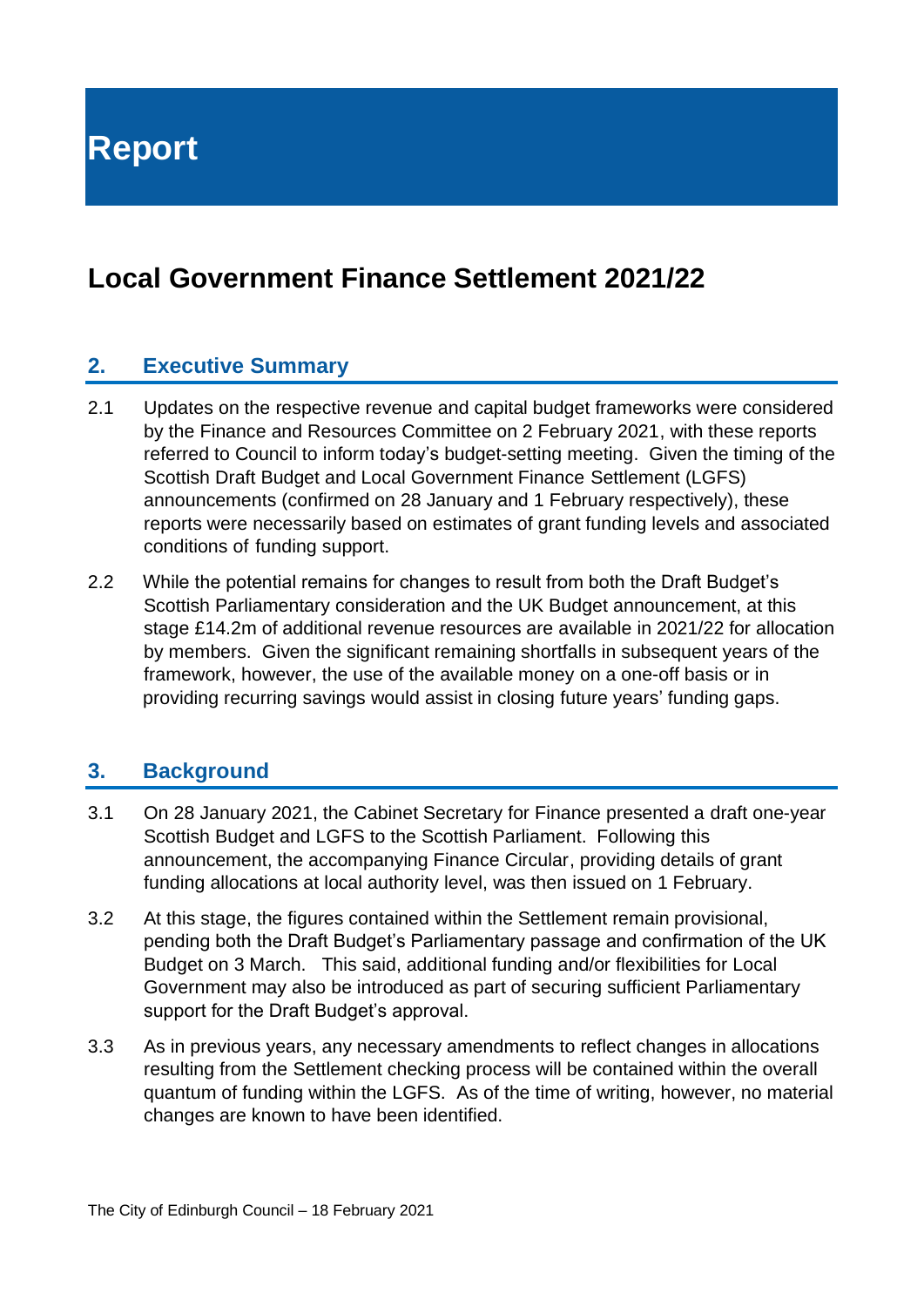# **4. Main report**

#### **Impact of the provisional LGFS on the budget framework**

4.1 Analysis of the Settlement is continuing as additional details and clarification are received. Based on work undertaken to date, however, the provisional level of revenue grant funding is more favourable than assumed in the report presented to the Finance and Resources Committee on 2 February.

#### **Revenue grant funding**

4.2 Expressed on a like-for-like basis, the Scotland-wide revenue budget settlement shows an overall increase of 0.9% on the level of grant funding provided in 2020/21. Edinburgh's increase is around 1.6%, due primarily to a combination of a number of population-based distributional gains and the continuing operation of the second funding floor, whereby all authorities are guaranteed to receive total funding equal to at least 85% of the per capita average for Scotland. When compared to the level of funding assumed within the budget framework, this results in the receipt of additional income of £17.4m.

#### **Non-Domestic Rates**

4.3 Following the introduction of a range of temporary Non-Domestic Rates reliefs in 2020/21, the Cabinet Secretary's announcement confirmed a number of further changes for 2021/22. The basic property rate (the poundage) will be reduced from 49.8 pence to 49 pence. In addition, there will be an at-least three-month extension into 2021/22 of current 100% retail, hospitality, leisure and aviation relief. Taken together, these changes will reduce the Council's estimated expenditure in this area by some £1.3m.

#### **Integration Joint Boards (IJBs)**

- 4.4 The LGFS also contains £72.6m of funding to be transferred from the Scottish Government Health portfolio to local authorities for investment in adult health and social care and mental health services delegated to integration joint boards, comprising £34m to allow continuing delivery of the Living Wage Foundation rate, £10.1m for uprating of free personal care and nursing care payments and £28.5m for on-going implementation of the Carers Act. Edinburgh's estimated share of these sums is £6.9m and this funding will be passed on in full to the Edinburgh Integration Joint Board (EIJB).
- 4.5 This funding should be additional and not substitutional, such that local authority adult social care budgets for allocation to IJBs must be at least £72.6m greater than 2020/21 recurring budgets. As such, it is officers' understanding that the proposed £4.7m savings target included in the budget framework may not, at least at this stage, be applied and by extension, this offsets an element of the favourable overall movement in the Council's revenue grant funding level.
- 4.6 Despite the increase in resources available to the EIJB resulting from not applying this saving to its baseline budget, members should note that full pass-through of the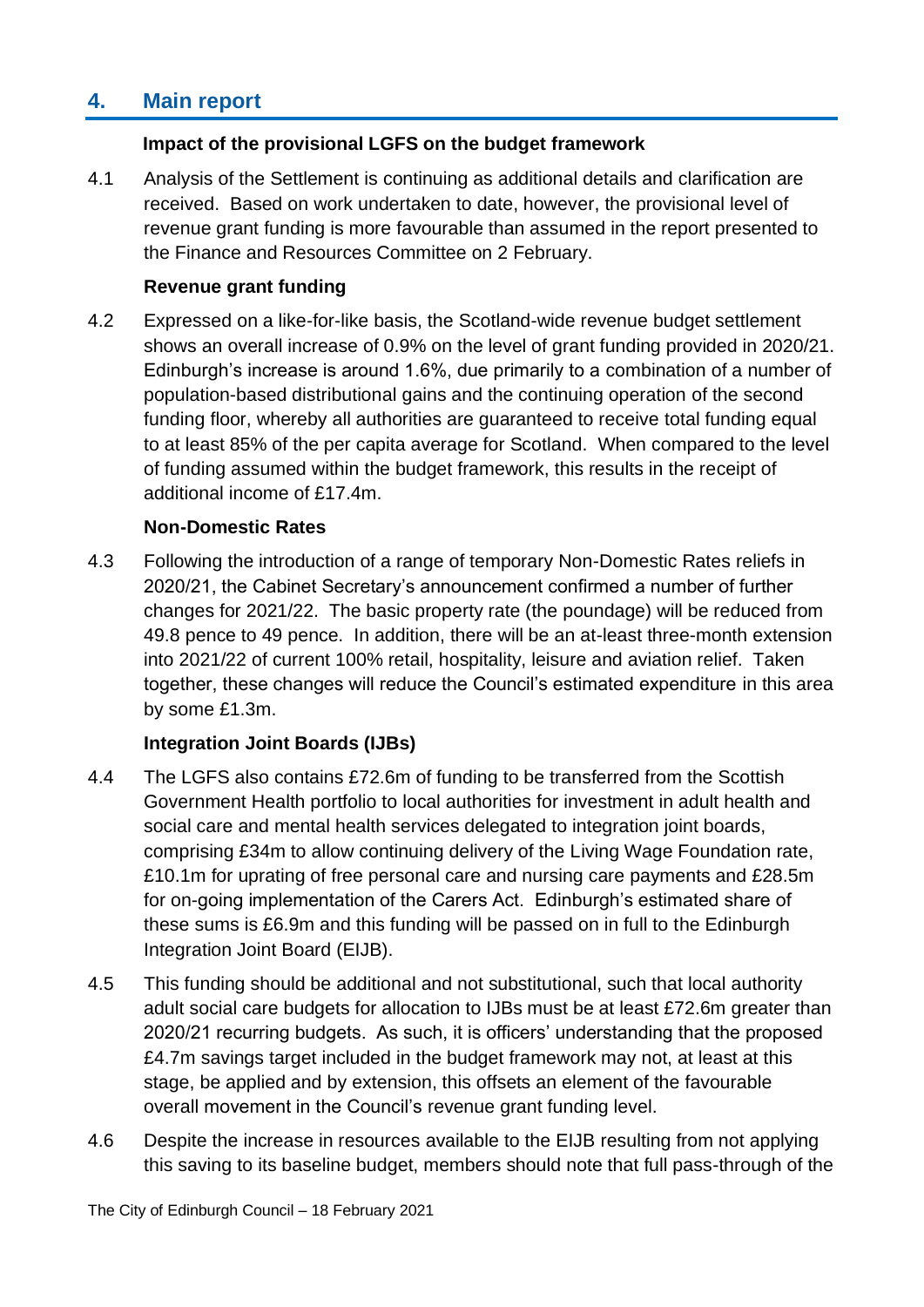additional resources contained within the LGFS will only marginally improve the underlying overall EIJB funding gap relative to the position reported to the Board on 15 December. This is because, in contrast to recent years, no unhypothecated sums (i.e. monies provided on a non-specific basis) have been reflected within the Settlement, with the £6.9m instead representing recognition of known cost pressures, funding for which had largely already been assumed by the EIJB. Further discussions are therefore required with the Chief Finance Officer of the EIJB to understand fully these implications, alongside consideration of the equivalent settlement for NHS Lothian.

#### **Impact of changes in grant funding and other budget framework assumptions**

4.7 Taking account of the changes outlined in the preceding sections results in an updated position as follows:

|                                                                                                      | £m    |
|------------------------------------------------------------------------------------------------------|-------|
| Funding available for allocation per report to<br><b>Finance and Resources Committee, 2 February</b> | 0.2   |
| Positive change in revenue grant funding relative to<br>framework assumptions                        | 17.4  |
| Savings in Non-Domestic Rates relative to framework<br>assumptions                                   | 1.3   |
| Inability to apply planned savings target to EIJB                                                    | (4.7) |
| Revised funding available following provisional<br><b>LGFS</b>                                       | 14.2  |

#### **Council Tax freeze**

4.8 In view of the specific pressures on households hastened by the pandemic, the LGFS also includes an additional £90m available to councils choosing to freeze Council Tax at 2020/21 levels, with Edinburgh's allocation of this sum, equivalent to compensating a 3.1% rise, being £9.6m. The budget framework currently contains an assumption that Council Tax rates will be increased by 4.79% in 2021/22, generating £14.8m of additional income. Agreeing to a freeze would therefore result in a net cost of £5.2m which would require to be met from the additional overall level of funding noted in the table above.

#### **Opportunities for additional investment**

4.9 Even if Council Tax levels were to be frozen, this updated position provides some scope for members to vary other existing framework assumptions, including fees and charges increases and/or to introduce additional investment in tackling poverty, enhancing wellbeing and promoting sustainability or other priority areas. Given the absence of a balanced budget in 2022/23 (where an incremental gap of £19.7m is currently projected), however, the use of the available money on a one-off basis or in providing recurring savings would assist in closing future years' funding gaps.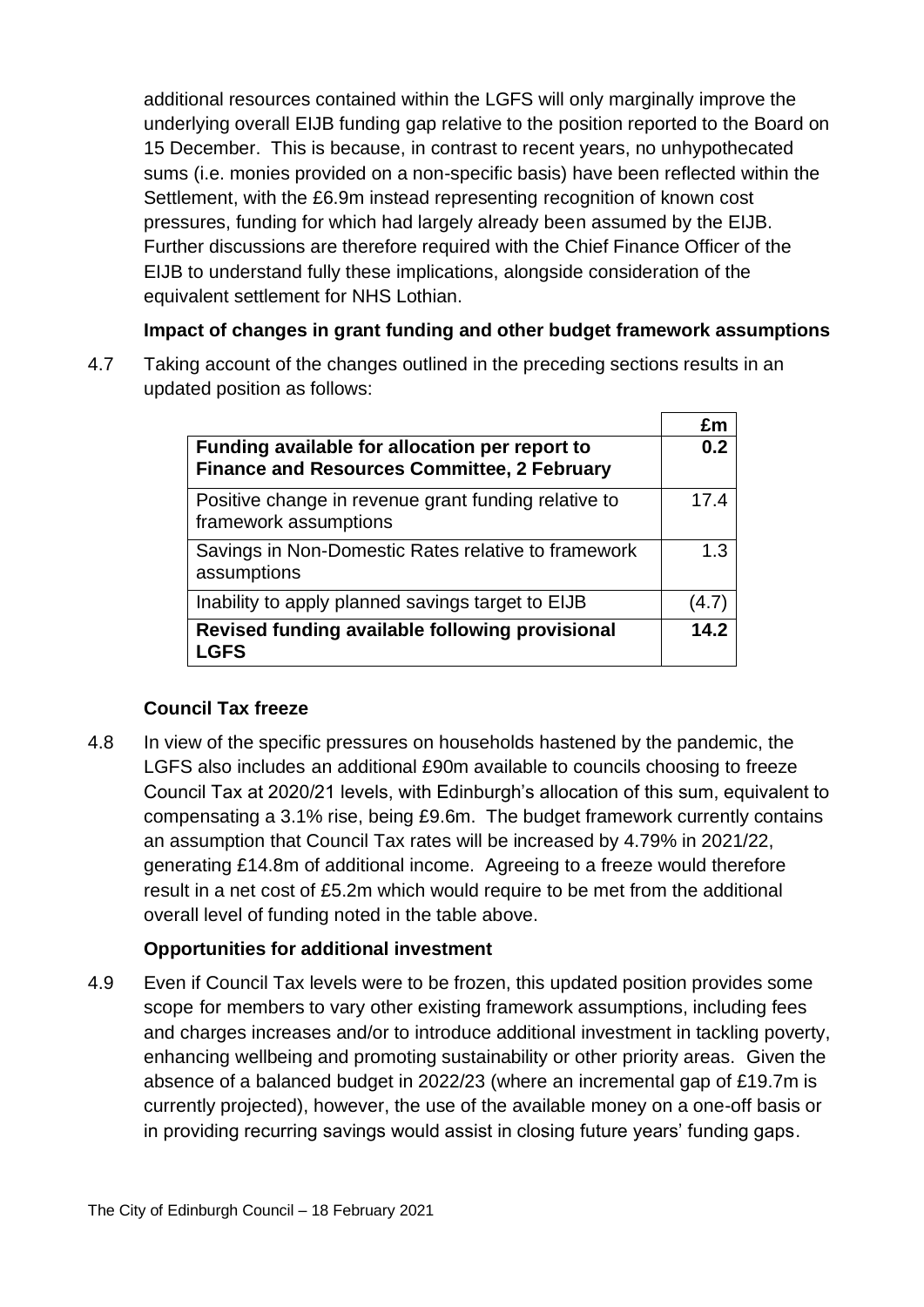4.10 A number of potential options for application of this investment have been provided to members.

#### **Sums remaining to be distributed**

- 4.11 The Cabinet Secretary's announcement also included £259m of non-recurring COVID-related funding to be made available in 2021/22, the distribution of which will be agreed by COSLA Leaders (and, as such, is not reflected in the figures above). While, given the Council's share of sums previously provided on a general needs basis, this may result in the provision of further funding of some £20.5m, in view of the potential downside risks linked to the impact of continuation of current restrictions well in to 2021/22 and longer-term behavioural change, these sums are not assumed to be available to offset other savings requirements at this time.
- 4.12 Following the earlier receipt of £18m from the initial tranche of the income compensation scheme, the LGFS also confirmed that a further £110m of Scotlandwide funding will be made available in this area in respect of losses suffered in 2020/21, the distribution arrangements for which will be discussed with COSLA. This funding, other things being equal, would be expected to reduce the remaining expected call on the Council's unallocated reserves during the current financial year. Any further Barnett Consequentials accruing to Scotland in 2021/22 as a result of the operation of the equivalent scheme in England will also be passed on in full to local authorities.
- 4.13 Members will be kept apprised of the level of funding accruing to the Council under each of these elements. Updates will also continue to be provided around any changes in available financial flexibilities, including potential application of the annuity-based PPP flexibility.

#### **Capital Settlement**

4.14 The level of core capital grant settlement and ring-fenced funding for affordable housing confirmed in the LGFS was in line with current assumptions and, in light of the £172m ten-year projected funding shortfall across the programme as a whole, no additional resources are available for allocation at this time.

#### **Public sector pay policy**

4.15 While not directly applicable to local government, the Cabinet Secretary also confirmed the Scottish Government's Public Sector Pay Policy for 2021/22, comprising an increase of at least 3% for those earning up to £25,000, a 1% increase for those earning between £25,000 and £80,000 and a flat-rate £800 increase above this level. Given the potential, nonetheless, for this policy to inform the level of settlement reached with the Local Government workforce and based on modelling undertaken to date, application to the Council would fall within the overall level of provision included within the revenue budget framework (which, in turn, is based on a total level of provision equivalent to a 2% increase across all staffing groups).